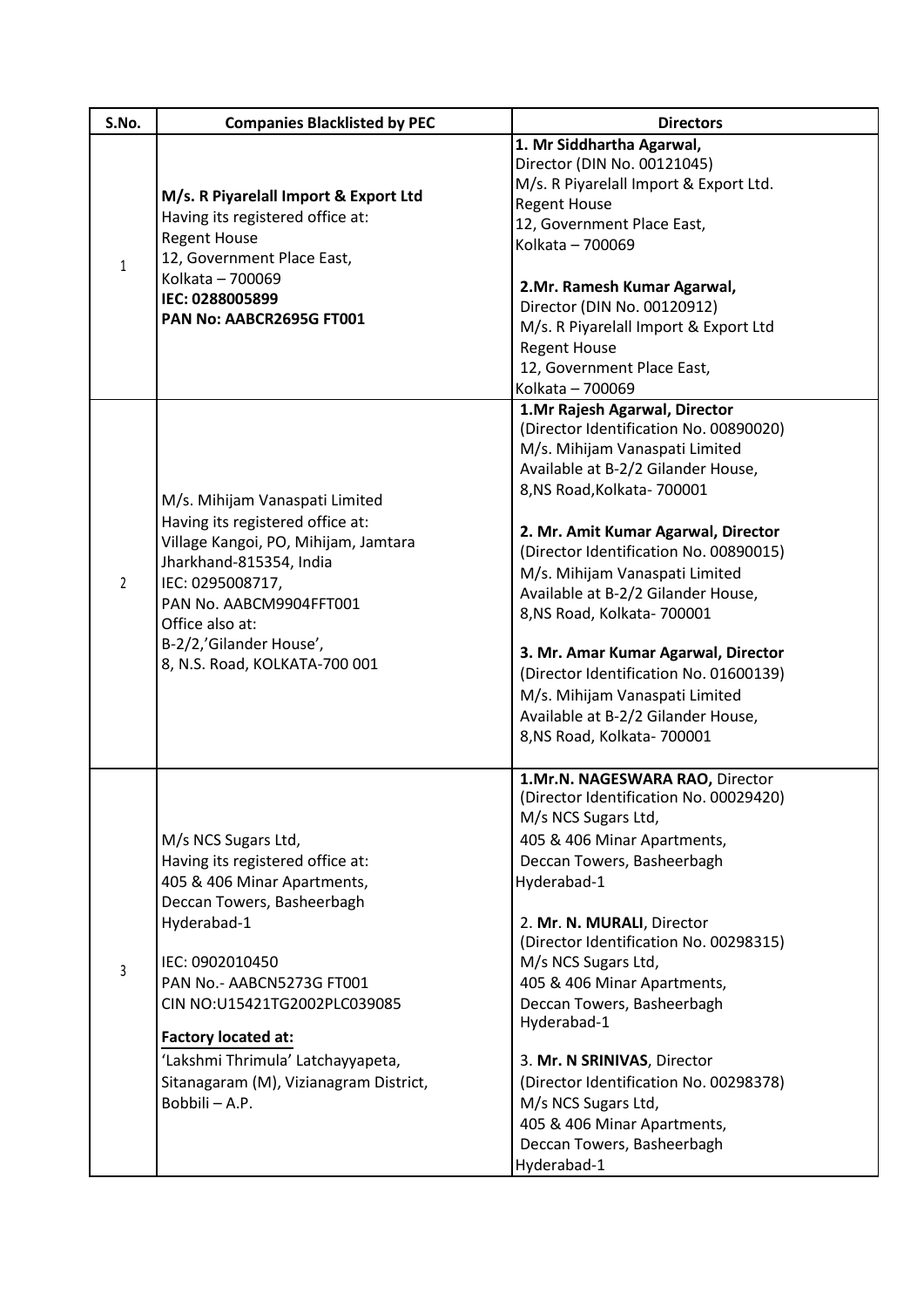| 4. | M/s. Traxpo Enterprises Pvt. Ltd.<br>Having its registered office at:<br>Tapuriah House, 42/1, Strand Road<br>Kolkata - 700007, India<br>IEC: 298013754<br>PAN No. AAACT9277H<br>Office also at:<br>Jash Chambers, 5th Floor,<br>Sir P. M. Road, Fort Mumbai 400001                                                                                                                                                                                                                                                                                         | Mr. SHASHIKANT TAPURIAH, Director<br>(Director Identification No.00411243)<br>M/s. Traxpo Enterprises Pvt. Ltd.<br>Tapuriah House, 42/1, Strand Road<br>Kolkata 700007, India<br>Mr.SUDARSHAN KUMAR TAPURIAH, Director<br>(Director Identification No. 00411302)<br>M/s. Traxpo Enterprises Pvt. Ltd.<br>Tapuriah House, 42/1, Strand Road<br>Kolkata - 700007, India                                                                                                                                                                                                        |
|----|-------------------------------------------------------------------------------------------------------------------------------------------------------------------------------------------------------------------------------------------------------------------------------------------------------------------------------------------------------------------------------------------------------------------------------------------------------------------------------------------------------------------------------------------------------------|------------------------------------------------------------------------------------------------------------------------------------------------------------------------------------------------------------------------------------------------------------------------------------------------------------------------------------------------------------------------------------------------------------------------------------------------------------------------------------------------------------------------------------------------------------------------------|
| 5  | M/S SARITA SYNTHETICS &<br>INDUSTRIES LIMITED, RAJAM<br>Having its registered office and factory at:<br>118-120, ANTHAKAPALLI VILLAGE,<br>RAJAM, SRIKAKULAM<br>DISTRICT, ANDHRA PRADESH,<br>PIN-532127<br>IEC: 0991024583<br>PAN No: AADCS4025R<br>CIN No: L17116AP1993PLC016428                                                                                                                                                                                                                                                                            | ESWARA RAO GRANDHI (DIN: 00096109)<br>PLOT NO.18 SAGAR SOCIETY ROAD<br>NO.2, BANJARA HILLS,<br>HYDERABAD, 500004, Andhra Pradesh,<br><b>INDIA</b><br>GRANDHI BUTCHI RAJU (DIN: 01072564)<br>GAANA RESIDENCY, 3RD BLOCK,<br>1ST FLOOR,, PIPELINE ROAD,<br>KUMARASWAMY LAYOUT,<br>BANGALORE, 560078, Karnataka,<br><b>INDIA</b><br>CHANDRA SEKHARA RAO KOTLA (DIN: 00113570)<br><b>H.NO.13-170 RAJAM BLOCK 13</b><br>RAJAM 532127 Andhra Pradesh INDIA<br>MURTHY YBVR (DIN: 00096366)<br>PONDURU ROAD RAJAM<br><b>SRIKAKULAM DISTRICT RAJAM</b><br>532127 Andhra Pradesh INDIA |
| 6  | M/s E R TEXTILES LIMITED, HOSUR<br>Having its registered office at:<br>1/433, GARIAHAT ROAD, BLOCK - 4A(4th<br>Floor), JODHPUR PARK, KOLKATA, West Bengal<br>700068<br>and having its Corporate Office at:<br>1445, 1482-60/22, Vajras' 28th Main, South<br>End 'A' Cross, Jayanagar 9th Block (East)<br>Bangalore - 560 069<br>and having its factory at:<br>2/1, Nariganapuram Village Bagalur-Berigai<br>Road Bangalore, Hosur Taluk, Krishnagiri<br>Dist., Tamilnadu - 635105<br>IEC: 0798007435<br>PAN No: AAACC8271G<br>CIN No: U18100WB1997PLC114586 | ESWARA RAO GRANDHI (DIN:<br>00096109)<br>PLOT NO.18 SAGAR SOCIETY ROAD<br>NO.2, BANJARA HILLS,<br>HYDERABAD, 500004, Andhra Pradesh,<br><b>INDIA</b><br><b>GRANDHI BUTCHI RAJU (DIN:</b><br>01072564)<br>GAANA RESIDENCY, 3RD BLOCK,<br>1ST FLOOR,, PIPELINE ROAD,<br>KUMARASWAMY LAYOUT,<br>BANGALORE, 560078, Karnataka,<br><b>INDIA</b><br>VENKATA RAMANA H MURTI (DIN:<br>07024049)<br>#2/403, PLOT NO - 26 HOSUR<br>VALLEY, PHASE -II, BEHIND<br><b>SAMATHUVAPURAM HOUSR</b><br>KRISHNAGIRI DIST, HOSUR, 635103,<br>Tamil Nadu, INDIA                                   |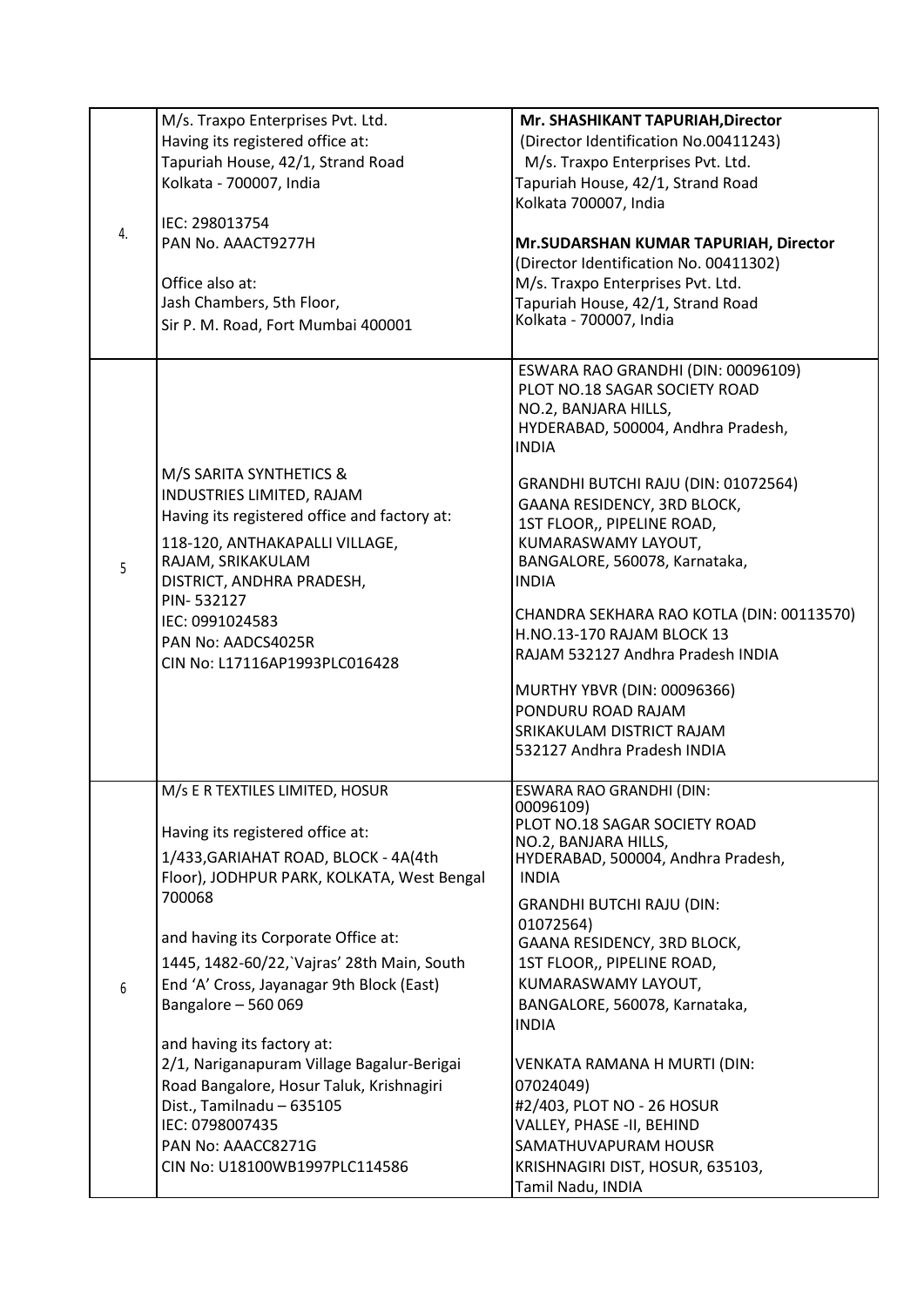|   |                                                                                                                                                                                                                                                                                                                                                                                                                                        | ESWARA RAO GRANDHI (DIN:<br>00096109)<br>PLOT NO.18 SAGAR SOCIETY ROAD<br>NO.2, BANJARA HILLS,<br>HYDERABAD, 500004, Andhra Pradesh,<br><b>INDIA</b>                                                                                                                                                                                                                                                                                                                                                                                                                                                                                                       |
|---|----------------------------------------------------------------------------------------------------------------------------------------------------------------------------------------------------------------------------------------------------------------------------------------------------------------------------------------------------------------------------------------------------------------------------------------|------------------------------------------------------------------------------------------------------------------------------------------------------------------------------------------------------------------------------------------------------------------------------------------------------------------------------------------------------------------------------------------------------------------------------------------------------------------------------------------------------------------------------------------------------------------------------------------------------------------------------------------------------------|
| 7 | M/s SRI VASAVI INDUSTRIES<br>LTD., KOLKATA<br>Having its registered office at:<br>1/433, Gariahat Road, Block<br>4, A, Jodhpur<br>Park, Jodhpur Park, Kolkata, West Bengal<br>700068<br>and having its factory at:<br>Ferro Alloys Division: Industrial Growth<br>Centre,<br>Dwarika, P.O. Bishnupur,<br>Bankura District, Bishnupur<br>West Bengal - 722122<br>IEC: 2694000657<br>PAN No: AADCS1262L<br>CIN No: L27109TG1985PLC005259 | MURTHY YBVR (DIN: 00096366)<br>PONDURU ROAD RAJAM<br>SRIKAKULAM DISTRICT RAJAM<br>532127 Andhra Pradesh INDIA<br>CHANDRA SEKHARA RAO KOTLA<br>(DIN: 00113570)<br>H.NO.13-170 RAJAM BLOCK 13<br>RAJAM 532127 Andhra Pradesh INDIA<br>BOMPADA JANARDANRAO (DIN:<br>02641030)<br>49-20-3, LALITHA NAGARA,<br>VISAKHAPATNAM, 530016, Andhra<br>Pradesh INDIA<br>CHAKRAVARTY VANDRANGI (DIN:<br>AHZPV0351K<br>S/O KRISHNADAS, 3-5 TEMPLE<br>STREET, SANTAVURITY,<br>SRIKAKULAM -532 168, Andhra Pradesh<br><b>INDIA</b>                                                                                                                                         |
| 8 | M/S METKORE ALLOYS &<br>INDUSTRIES LIMITED, TEKKALI<br>Having its registered office at:<br>PLOT NO.18, SAGAR SOCIETY,<br>STREET NO.1, ROAD NO.2,<br>BANJARA HILLS, HYDERABAD, A.P.<br>and having its factory at:<br>Tekkali Mandal,<br>Ravivalasa Village - 532212<br>Srikakulam District, Andhra Pradesh<br>PIN-500034<br>IEC: 0907018017<br>PAN No: AACCG7341P<br>CIN No: L27101AP2006PLC049591                                      | GAJENDRAN S (DIN: 00250136)<br>15 WARD NO.141 SRIRAMNAGAR<br>COLONY, CHENNAI, CHENNAI,<br>600113, Tamil Nadu, INDIA<br><b>VENKATA BHASKARA RAO</b><br>MADDALA (DIN: 01526381)<br>10-3-102,, EAST MARREDPALLY,<br>TEACHER COLONY,, HYDERABAD,<br>500026, Andhra Pradesh, INDIA<br>NAGA RAJU CHIKALI (DIN:<br>07053626)<br>7-415A, SAI CHANDRA NAGAR,<br>OPPOSITE SRINIVASAMAHAL<br>TEKKALI MANDALAM TEKKALI,<br>SRIKAKULAM, 532201, Andhra<br>Pradesh, INDIA<br>SANKARAYYA NEELISETTY (DIN:<br>ABGPN1161N)<br>S/O LATE MALAKONDAYYA, A/22/B<br>PLOT NO. 201, SATYA SAI KRISHNAS<br>KRATRI NEST, NEW COLONY,<br>SRIKAKULAM, 532001, Andhra<br>Pradesh, INDIA |
| 9 | M/s PBR IMPEX PRIVATE LIMITED<br>Having its registered office at:<br>5192, Naya Bazar,<br>Lahori Gate,                                                                                                                                                                                                                                                                                                                                 | Mr. Parvesh Kumar Goel,<br>Director (Director Identification No. 00200859)<br>F-91, Ashok Vihar, Phase 1, Delhi -110052                                                                                                                                                                                                                                                                                                                                                                                                                                                                                                                                    |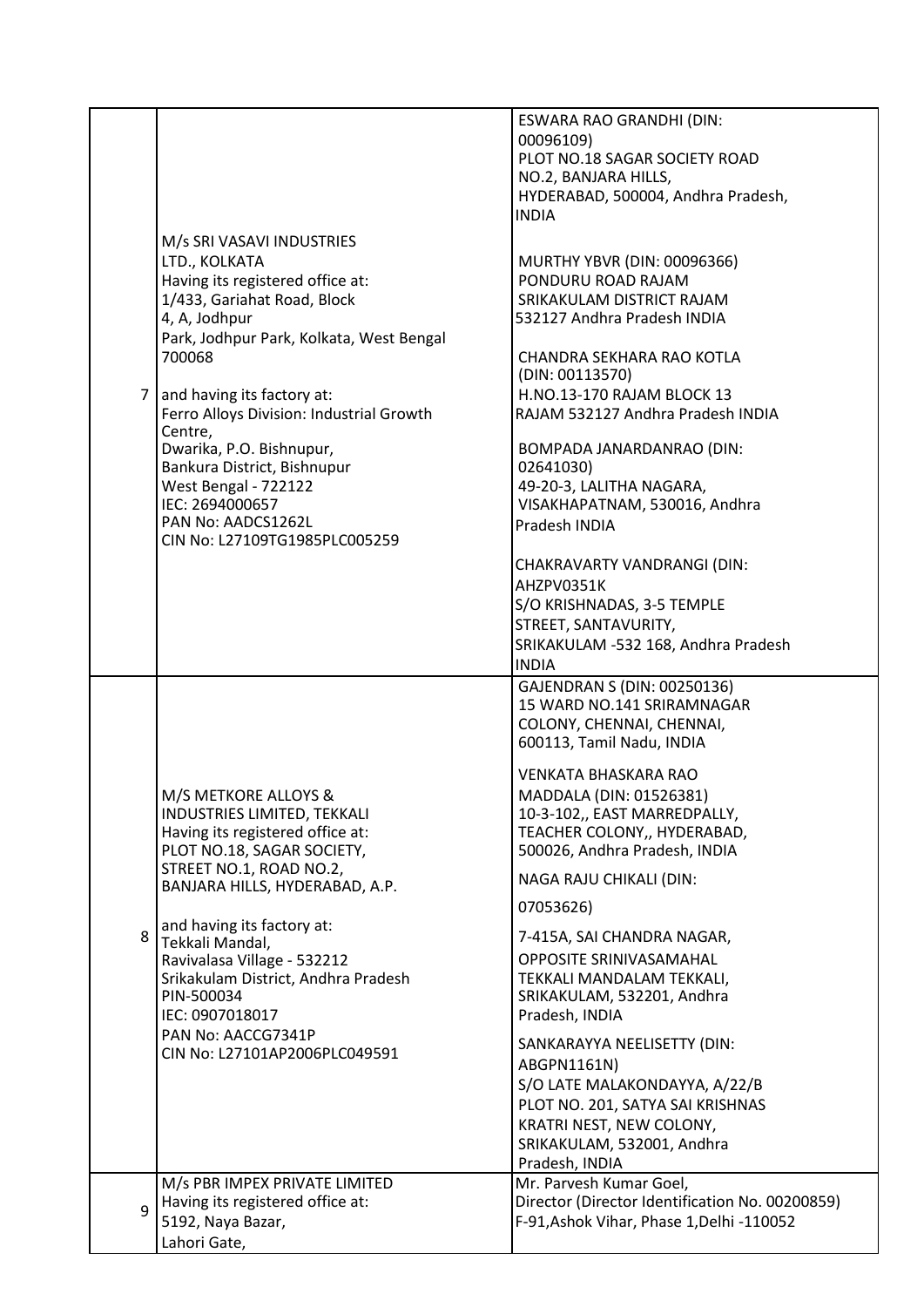| New Delhi -110 006,                                                     | Mr. Varun Goel,                                                                 |
|-------------------------------------------------------------------------|---------------------------------------------------------------------------------|
| India                                                                   | Director (Director Identification No. 00370113)                                 |
| IEC: 0505054655                                                         | C-3/19, Ashok Vihar, Phase 2, Delhi -110052                                     |
| Corporate Identification No:                                            |                                                                                 |
| U15312DL2005PTC140039                                                   |                                                                                 |
| M/s WHITEFIELDS OVERSEAS LTD.<br>Having its Registered office at:       | 1. VIJAY KUMAR SALUJA DIN No. 00680670<br>D-5/5, Vasant Vihar, New Delhi-110057 |
| F-7/10, 2nd Floor, Vasant Vihar,                                        | 2. SUMEET SALUJA DIN No. 00891805                                               |
| New Delhi-110057                                                        | D-5/5, Vasant Vihar, New Delhi-110057                                           |
| Having its Corporate Office at:                                         | 3. RUPA SALUJA DIN No. 02131570                                                 |
| 10 505, 5th Floor, Pinnacle Tower,                                      | D-5/5, Vasant Vihar, New Delhi-110057                                           |
| Shooting Range Road, Surajkund, Faridabad,                              | 4. ANKUR KATHURIA DIN No. 07088351                                              |
| Haryana-121001                                                          | D-5/5, Vasant Vihar, New Delhi-110057                                           |
| CIN No.: U01403DL2008PLC177710                                          |                                                                                 |
| IEC Code: 0508018463<br>PAN No.: AABCI8770P                             |                                                                                 |
|                                                                         |                                                                                 |
| M/s Basil Resources Pvt.Ltd                                             |                                                                                 |
| Having its registered office at:                                        |                                                                                 |
| A/205, Everest Grande,<br>11 Mahakali Caves Road,                       |                                                                                 |
| Shanti Nagar,                                                           |                                                                                 |
| Andheri(E), Mumbai-400093                                               |                                                                                 |
|                                                                         |                                                                                 |
|                                                                         | Mr. Sanjiv Shambhoolala Chandan                                                 |
|                                                                         | S/o Mr. Shambbhoolal Houndraj Chandan                                           |
|                                                                         | R/o 404/A, Harmony, Lokhandawala Complex,<br>Andheri-West, Mumbai- 400 058      |
|                                                                         |                                                                                 |
| M/s A.S.FOODS                                                           | AND also at                                                                     |
| Having its registered office at:<br>#39,1st Floor, OM Heera Panna Mall, | 401/B, Vandana Co-operative Housing                                             |
| Oshiwara, Andheri West,                                                 | Society, SVP Nagar, Versova, Andheri-West,                                      |
|                                                                         | Mumbai-400053                                                                   |
| 12 Mumbai-400053.                                                       | D.O.B 06.06.1961                                                                |
| and having its Corporate Office at:<br>#114/A, Crystal Plaza,           | PAN No. AJAPC 2546A                                                             |
| Opp. Infinity Mall, New Link Road,                                      | Mr. Gehlot Mohammed Shafi                                                       |
| Andheri West(W)-Mumbai-400053                                           | S/O Mohammed Yasin Gehlot,                                                      |
| PAN No: AARFA9589K                                                      | R/o Sachin House, Second Floor,                                                 |
|                                                                         | 18, Dadabhai Road,                                                              |
|                                                                         | Andheri-West, Mumbai-400058                                                     |
|                                                                         | D.O.B: 14.07.1953<br>PAN No. ABUPG 5090 K                                       |
| M/s Skyrise Overseas Pvt.Ltd. (Formerly M/s                             | <b>1.Mr.PRAVIN SARAF</b>                                                        |
| Saraf Implex Pvt.Ltd.)                                                  | Director(DIN No: 00020163)                                                      |
| 13 Having its registered office at:                                     |                                                                                 |
| 1/A Vansittart Row, Kolkata,                                            | 2.Mr.BIVASH BISWAS                                                              |
| West Bengal - 70001<br>CIN No:U51909WB1987PTC042374                     | Director(DIN No:03498808)                                                       |
| M/s Rythem Overseas Trade Limited                                       | 1. Mr Siddhartha Agarwal,                                                       |
| (Formerly known as M/s. R Piyarelall Import &                           | Director (DIN No. 00121045)                                                     |
| 14 Export Limited)                                                      | M/s Rythem Overseas Trade Limited                                               |
| Having its registered office at:                                        | (Formerly known as M/s. R Piyarelall                                            |
| 85, Ballyunge Garden,                                                   | Import & Export Limited)                                                        |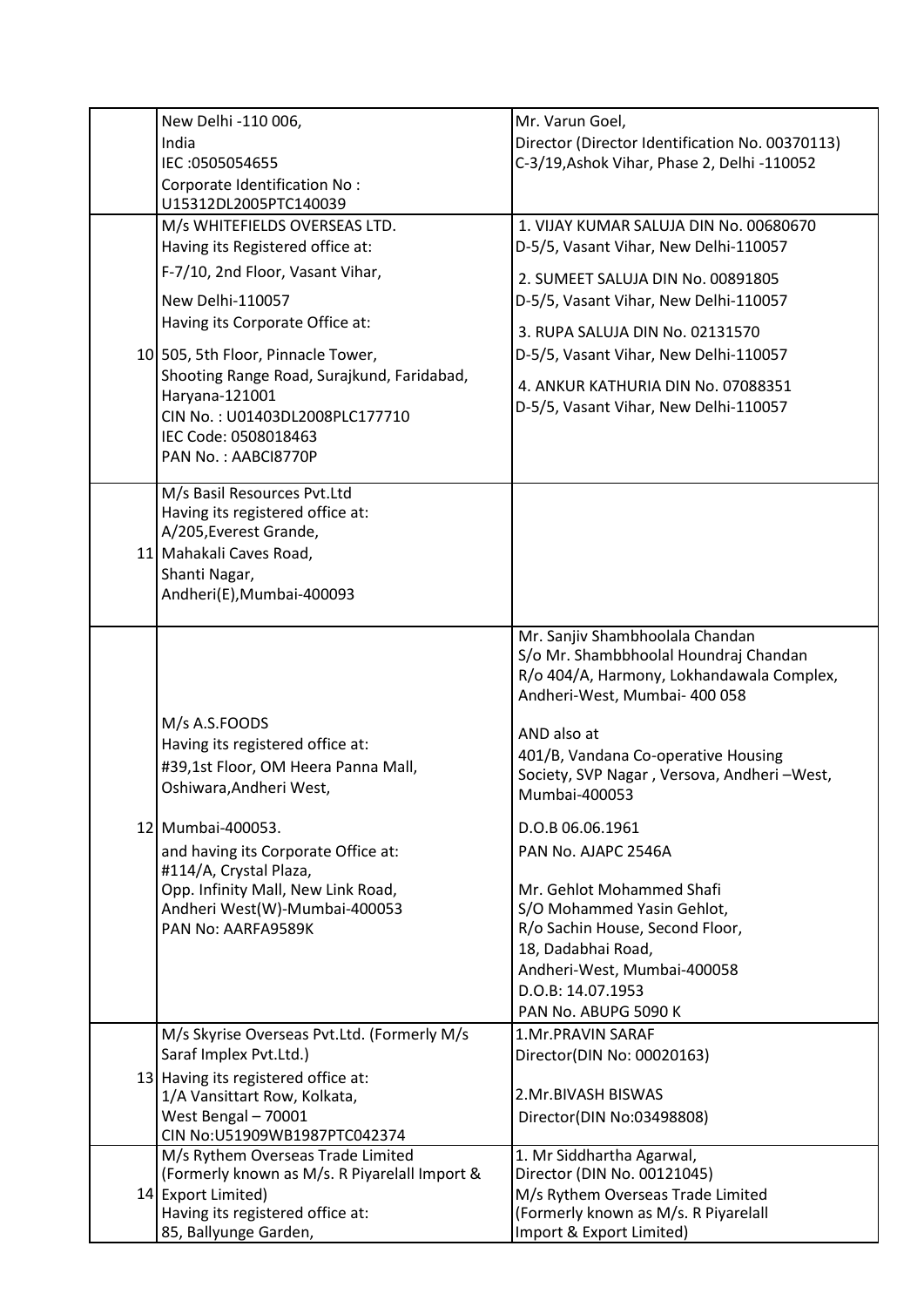|       | Kolkata - 700069                                                  | 85, Ballyunge Garden,                                                                                                           |
|-------|-------------------------------------------------------------------|---------------------------------------------------------------------------------------------------------------------------------|
|       | IEC: 0288005899                                                   | Kolkata - 700069                                                                                                                |
|       | PAN No: AABCR2695G FT001                                          |                                                                                                                                 |
|       |                                                                   | 2. Mr. Ramesh Kumar Agarwal,                                                                                                    |
|       |                                                                   | Director (DIN No. 00120912)                                                                                                     |
|       |                                                                   | M/s Rythem Overseas Trade Limited                                                                                               |
|       |                                                                   | (Formerly known as M/s. R Piyarelall                                                                                            |
|       |                                                                   | Import & Export Limited)                                                                                                        |
|       |                                                                   | 85, Ballyunge Garden,                                                                                                           |
|       |                                                                   | Kolkata - 700069                                                                                                                |
| S.No. | <b>ASSOCIATE DETAILS</b>                                          | <b>DIRECTORS' DETAILS</b>                                                                                                       |
|       |                                                                   | 1. Smt. KANCHAN SANJAYPRAKASH RAI<br>(DIN: 02177351) R/o. PLOT NO-656, 12/C<br>LILASHAHNAGAR GANDHIDHAM<br>370201 Gujarat India |
|       | M/s. Kandla Energy and Chemicals Ltd.                             | 2. Shri. SANJAYPRAKASH BALESHWAR                                                                                                |
|       | Registered office at -11, Second Floor, Shri                      | RAI (DIN: 02177830) R/o. D. B.Z NORTH                                                                                           |
| 16    | Krishna Centre, Near Mithakali Cross Roads,                       | -128 - A GANDHIDHAM-KUTCH                                                                                                       |
|       | Navrangpura, Ahmedabad-380009 India CIN:<br>U24230GJ2005PLC045642 | GANDHIDHAM 370201 Gujarat India                                                                                                 |
|       |                                                                   | 3. Shri. ARUN DWARKAPRASAD KARWA                                                                                                |
|       |                                                                   | (DIN: 06440048) R/o. J-504, SHILALEKH,                                                                                          |
|       |                                                                   | NEAR SUBHASH BRIDGE CORNER,                                                                                                     |
|       |                                                                   | SHAHIBAUG AHMEDABAD 380004                                                                                                      |
|       |                                                                   | Gujarat India                                                                                                                   |
|       |                                                                   | 1.LALIT KUMAR GARG(DIN: 00733174)                                                                                               |
|       | M/s. S L Consumer Products Limited Registered                     | R/o. 7-A/2, RAJPUR ROAD, DELHI 110054                                                                                           |
| 17    | office at -1007, 10th Floor, New Delhi House,                     | Delhi INDIA                                                                                                                     |
|       | 27, Barakhamba Road New Delhi 110001 INDIA                        |                                                                                                                                 |
|       | CIN: U11200DL1996PLC083850                                        | 2. SACHIN KUMAR GARG (DIN: 00733362)<br>R/o. 7-A/2, RAJPUR ROAD DELHI 110054                                                    |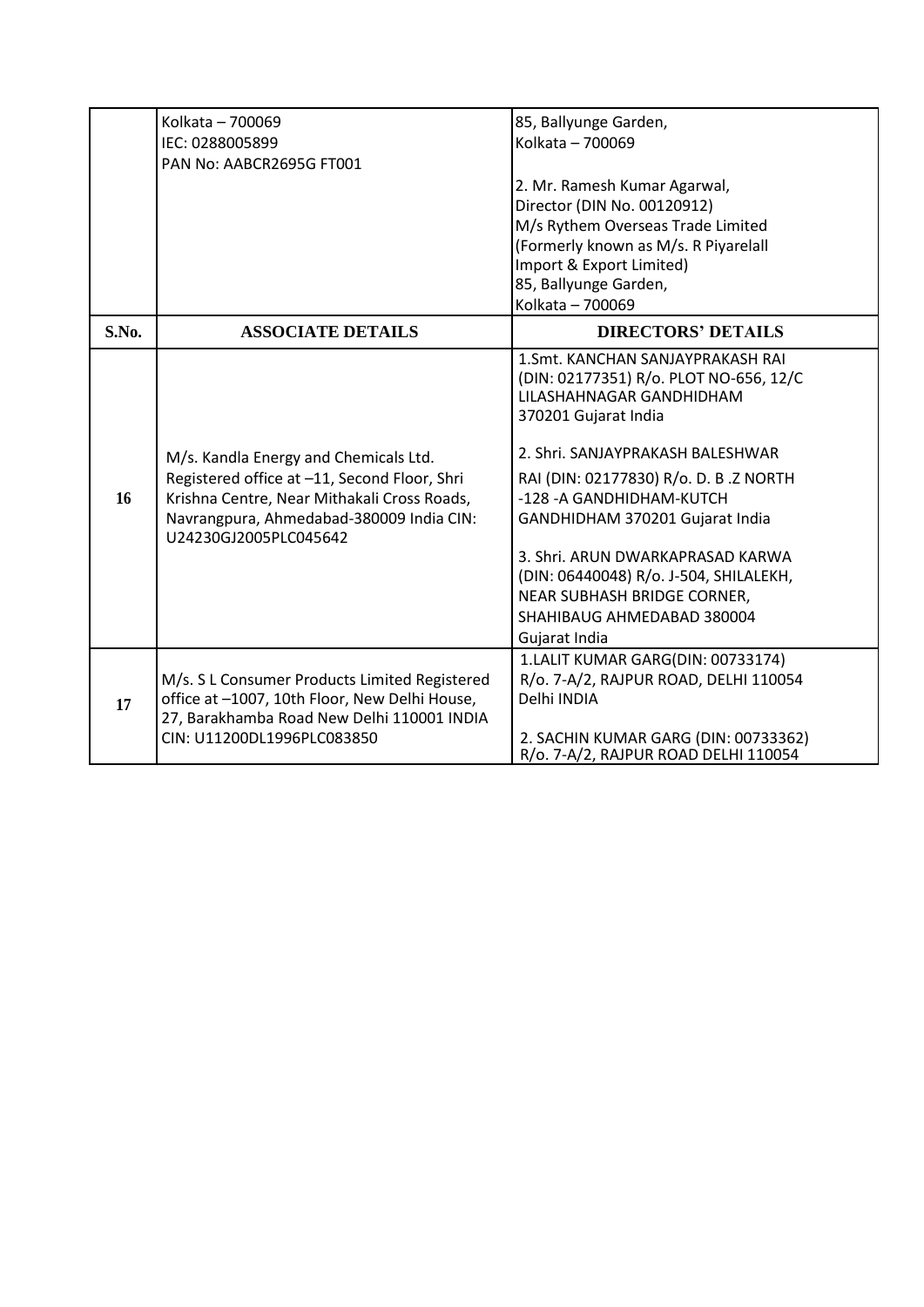|  |                                                                                                                                                                                           | Delhi INDIA                                                                                                                                                                    |
|--|-------------------------------------------------------------------------------------------------------------------------------------------------------------------------------------------|--------------------------------------------------------------------------------------------------------------------------------------------------------------------------------|
|  |                                                                                                                                                                                           | 3. JEEVAN LAL (DIN: 05258518) R/o. 14/151,<br>Gulab Vatika -3 Loni Ghaziabad 201102 UP<br><b>INDIA</b>                                                                         |
|  |                                                                                                                                                                                           | 1.RAMESH CHAND GARG (DIN: 00027025)<br>R/o. TILAK ROAD DUTTPURA MORENA<br>476001 MP INDIA                                                                                      |
|  | M/s. K.S.Oils Limited Registered office at<br>18-Jiwaji Ganj MORENA MP 476001 INDIA CIN:<br>L15141MP1985PLC003171                                                                         | 2. ARVIND PANDALAI (DIN: 00352809) R/o.<br>D-255 Ground Floor, Defence COlony New<br>Delhi 110024 DELHI INDIA                                                                  |
|  |                                                                                                                                                                                           | 3. DAVESH AGARWAL (DIN: 01102237) R/o.<br>A. B. ROAD, DISTT. MORENA MORENA<br>476001 MP INDIA                                                                                  |
|  |                                                                                                                                                                                           | 4. BODA VENKAT RAM (DIN: 03476912)<br>R/o. A-38, RANJIT SINGH BLOCK ASIAN<br>GAMES VILL NEW DELHI 110049 DELHI<br><b>INDIA</b>                                                 |
|  |                                                                                                                                                                                           | 5. PRAKASH CHAND (DIN: 06435360) R/o.<br>A-123B, POCKET-A ASHOK VIHAR PH-II<br>DELHI 110052 DELHI INDIA                                                                        |
|  |                                                                                                                                                                                           | 6. PREETI (DIN: 07512783) R/o. 463, L.I.G.<br>BLOCK NO.13, HANUMAN NAGAR,<br>LOHIYA NAG PATNA 800020 BIHAR<br><b>INDIA</b>                                                     |
|  |                                                                                                                                                                                           | 1. PRAVIN KUMAR SOMALAL RATHOD<br>(DIN:06557419) R/o. 5/201, W.E. HIGHWAY,<br>NEAR MAHANANDA DAIRY, BIMBISAR NAGAR,<br><b>GOREGAON EAST MUMBAI</b><br>400065 MAHARASHTRA INDIA |
|  | M/s. PISCES EXIM (INDIA) PRIVATE<br>19 LIMITED Registered office at -ROW<br>BUNGLOW NO.5 VALMIKI BAUG,<br>MUNGUL MARGAO GOA 403601 India                                                  | 2. MANOJ KUMAR (DIN:07641213) R/o.<br>RAJU PRASAD GURIAWAN GAYA<br>BIHAR 824232 INDIA                                                                                          |
|  |                                                                                                                                                                                           | 3. SOUMIT RANJAN JENA (50% SHAREHOLDER<br>AND FORMER DIRECTOR)                                                                                                                 |
|  |                                                                                                                                                                                           | 4. PREETI JENA (50% SHAREHOLDER<br>AND FORMER DIRECTOR)                                                                                                                        |
|  | M/s. Mahaveer Associates and Shri Sarat Kumar<br>Swain<br>20 21 Office At - Shyam Sunder Apartments, P.O.<br>Barbil, Dist. Keonjhar, Orissa - 758035 India<br>Ph.:- 9438065366, 977750956 |                                                                                                                                                                                |
|  | M/s Oshiya Industries Pvt. Ltd.,                                                                                                                                                          | 1. Mr. Vijendra Vijayraj Ranka Director<br>(DIN 00164359)                                                                                                                      |
|  | 21 72, 7th Floor, Atlanta Building,<br>Nariman Point, Mumbai - 400021 India<br>CIN: U27106MH2007PTC171471                                                                                 | 72, 7th Floor, Atlanta Building, Nariman Point,<br>Mumbai - 400021 India                                                                                                       |
|  |                                                                                                                                                                                           | 2. Mr. Satish Kumar Ranka, Director                                                                                                                                            |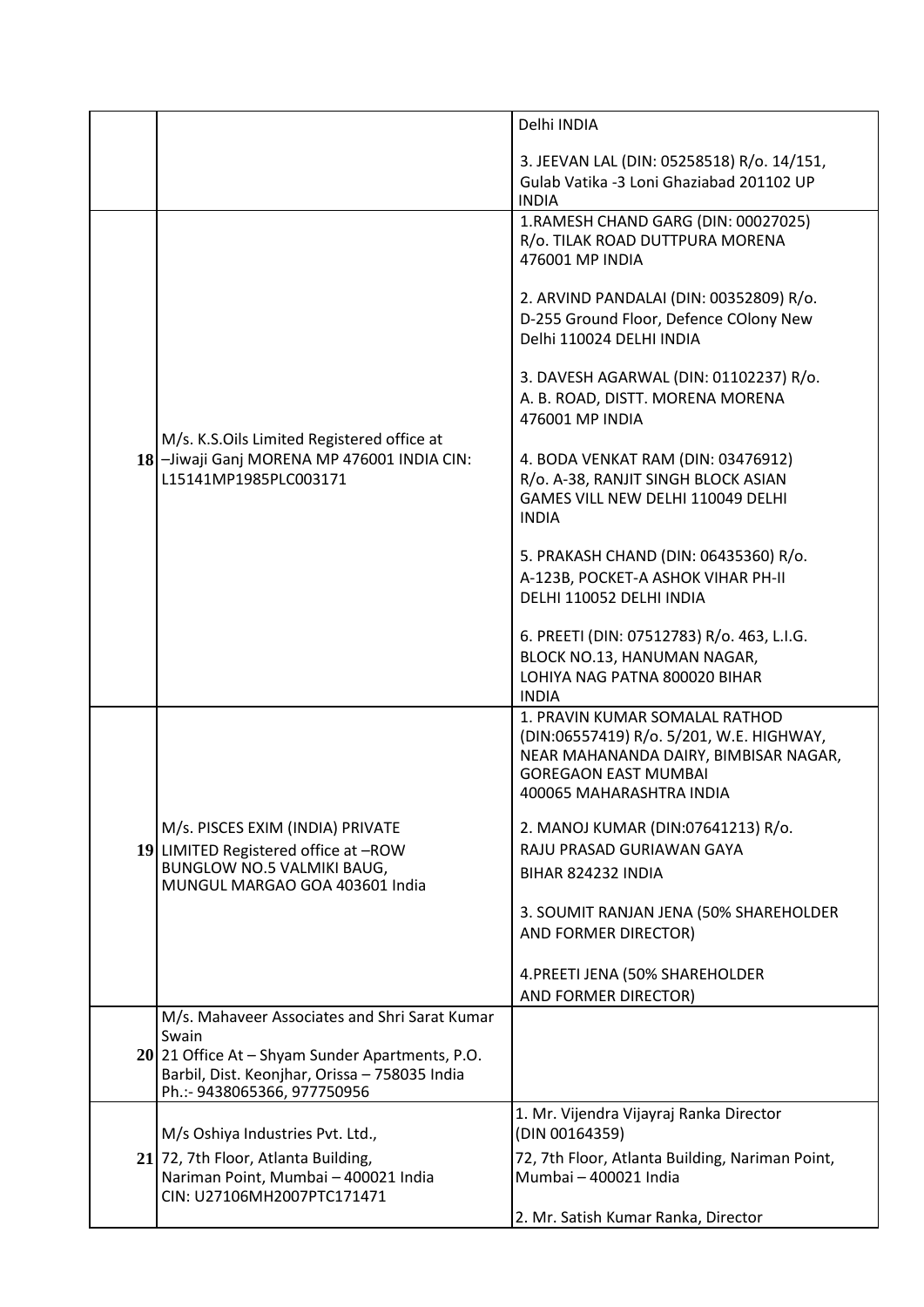|    |                                                | (DIN 01593820)                                  |
|----|------------------------------------------------|-------------------------------------------------|
|    |                                                | 72, 7th Floor, Atlanta Building, Nariman Point, |
|    |                                                | Mumbai - 400021 India.                          |
|    |                                                | Shri. Sarat Kumar Swain                         |
|    | 21 M/s. Mahaveer Associates                    | Shyam Sunder Apartments,                        |
|    | Office at – Shyam Sunder Apartments,           | P.O. Barbil, Dist. Keonjhar,                    |
| 22 | P.O. Barbil, Dist. Keonjhar,                   | Orissa - 758035, India.                         |
|    | Orissa - 758035, India.                        | Ph.: 9438065366, 977750956                      |
|    |                                                |                                                 |
|    |                                                | 1. Ms. Vandana Singla, Director,                |
|    |                                                | M/s Parabolic Drugs Limited, B-XX-1373, Krishna |
|    |                                                | Nagar, Civil Lines, Ludhiana,                   |
|    |                                                | Punjab - 141001                                 |
|    |                                                | Also Available At:                              |
|    |                                                | Ms. Vandana Singla, Director,                   |
|    |                                                | SCO 99-100, Sector - 17B Chandigarh,            |
|    |                                                | CH 160017                                       |
|    |                                                | PAN. AACCP1419K                                 |
|    |                                                |                                                 |
|    |                                                | 2. Mr. Pranav Gupta,                            |
|    |                                                | Managing Director,                              |
|    |                                                | M/s. Parabolic Drugs Limited,                   |
|    |                                                | House No. 481,                                  |
|    |                                                | Sector 6, Panchkula,                            |
|    |                                                | Haryana - 134109                                |
|    |                                                | Also Available At:                              |
|    | M/s Parabolic Drugs Limited/                   | Mr. Pranav Gupta,                               |
|    | SCO 99-100, Sector - 17B                       | <b>Managing Director</b>                        |
| 23 | SCO 99-100, Sector - 17B Chandigarh, CH 160017 |                                                 |
|    | PAN. AACCP1419K                                | Chandigarh, CH 160017                           |
|    |                                                | IPAN. AACCP1419K                                |
|    |                                                |                                                 |
|    |                                                | 3. Mr. Vineet Gupta,                            |
|    |                                                | Wholetime Director,                             |
|    |                                                | M/s Parabolic Drugs Limited,                    |
|    |                                                | A-130, New Friends Colony,                      |
|    |                                                | Second Floor,                                   |
|    |                                                | New Delhi 110025<br>Also Available At:          |
|    |                                                |                                                 |
|    |                                                | Mr. Vineet Gupta,                               |
|    |                                                | <b>Wholetime Director</b>                       |
|    |                                                | SCO 99-100, Sector - 17B                        |
|    |                                                | Chandigarh, CH 160017                           |
|    |                                                | PAN. AACCP1419K                                 |
|    |                                                | 4. Mr. Jagjit Singh Chahal Director,            |
|    |                                                | M/s Parabolic Drugs Limited, House No. 3865,    |
|    |                                                | Sector 22-D, Chandigarh - 160022                |
|    |                                                |                                                 |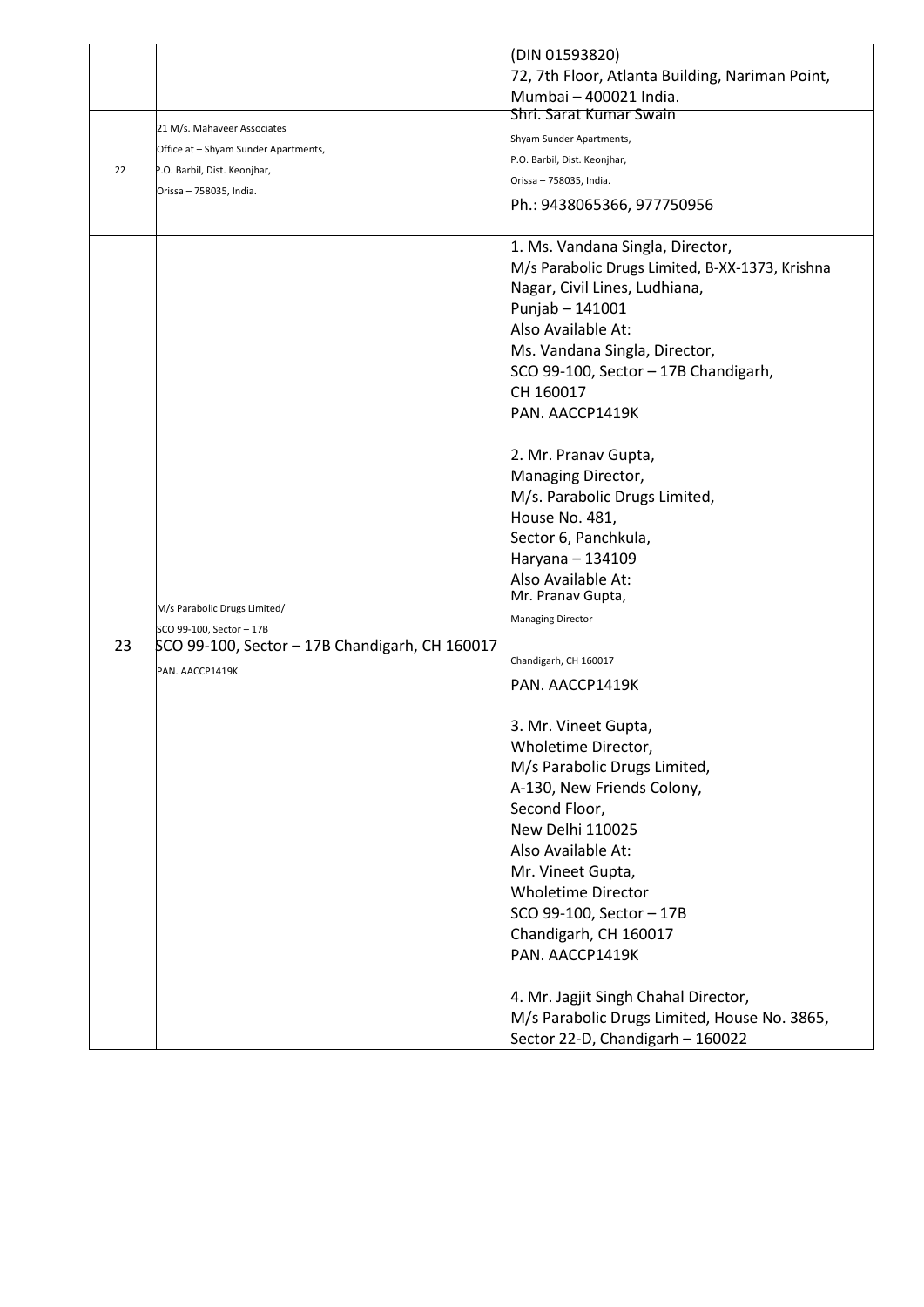|    |                                                                                                                                                                                                 | Also Available At:<br>Mr. Jagjit Singh Chahal,<br>Director<br>SCO 99-100, Sector - 17B<br>Chandigarh, CH 160017<br>PAN. AACCP1419K<br>5.Mr. Sanjeev Kumar, Additional Director,                 |
|----|-------------------------------------------------------------------------------------------------------------------------------------------------------------------------------------------------|-------------------------------------------------------------------------------------------------------------------------------------------------------------------------------------------------|
|    |                                                                                                                                                                                                 | M/s Parabolic Drugs Limited, 1306, New Housing<br>Board, Sector - 19 Panchkula, Haryana 134113                                                                                                  |
|    |                                                                                                                                                                                                 | Also Available At:<br>Mr. Sanjeev Kumar,<br><b>Additional Director</b><br>SCO 99-100, Sector - 17B<br>Chandigarh, CH 160017<br>PAN. AACCP1419K                                                  |
|    |                                                                                                                                                                                                 | 6.Mr. Ishrat Gill, Company Secretary,<br>M/s Parabolic Drugs Limited, #3313, Sector 21-D,<br>Chandigarh -160022.                                                                                |
|    |                                                                                                                                                                                                 | Also Available At:<br>Mr. Ishrat Gill, Company Secretary<br>SCO 99-100, Sector - 17B<br>Chandigarh, CH 160017<br>PAN. AACCP1419K                                                                |
|    |                                                                                                                                                                                                 | 7. Mr. O.P. Shharma<br>Authorized Signatory/DGM Materials,<br>M/s Parabolic Drugs Limited,<br>SCO 99-100, Sector 17B,<br>Chandigarh CH 160017                                                   |
| 24 | M/s CBS Steels Private Limited/<br>(Now Known as M/s. JSD Steel Private Limited)<br>Having its registered office at :                                                                           | 1. Mr. Vikas Singhla Director<br>(DIN No. 00520539)<br>M/s CBS Steels Private Limited/<br>(Now Known as M/s. JSD Steel Private Limited)<br>9 Rajdhani Enclave,<br>Pitampura, New Delhi 110034   |
|    | 9 Rajdhani Enclave, Pitampura,<br>New Delhi 110034<br>PAN NO. AACCC7004P                                                                                                                        | 2. Mr. Yash Pal Singla Director<br>(DIN No. 00520564)<br>M/s CBS Steels Private Limited/<br>(Now Known as M/s. JSD Steel Private<br>Limited) 9 Rajdhani Enclave, Pitampura,<br>New Delhi 110034 |
| 25 | M/s Saybolt Inspection Services Private Limited<br>A-1, Ground Floor,<br>Steelmade Industrial Estate<br>Marol-Maroshi, Andheri (East),<br>Mumbai (MH)- 40059<br>(CIN No. U93000MH2007PTC172520) | 1. Mr. David Venkati Kondikopulla<br>(DIN No. 07654512)<br>2. Mr. Ihsan Mustafa Aydogan<br>(DIN No. 07810617)                                                                                   |
|    | 26 M/s Sri Gangadhara Steels Limited<br>Sri Someswara Nilayam, 1st Floor,                                                                                                                       | 1. Mr. Rama Krishna Sharvirala (DIN No:<br>01845980)                                                                                                                                            |